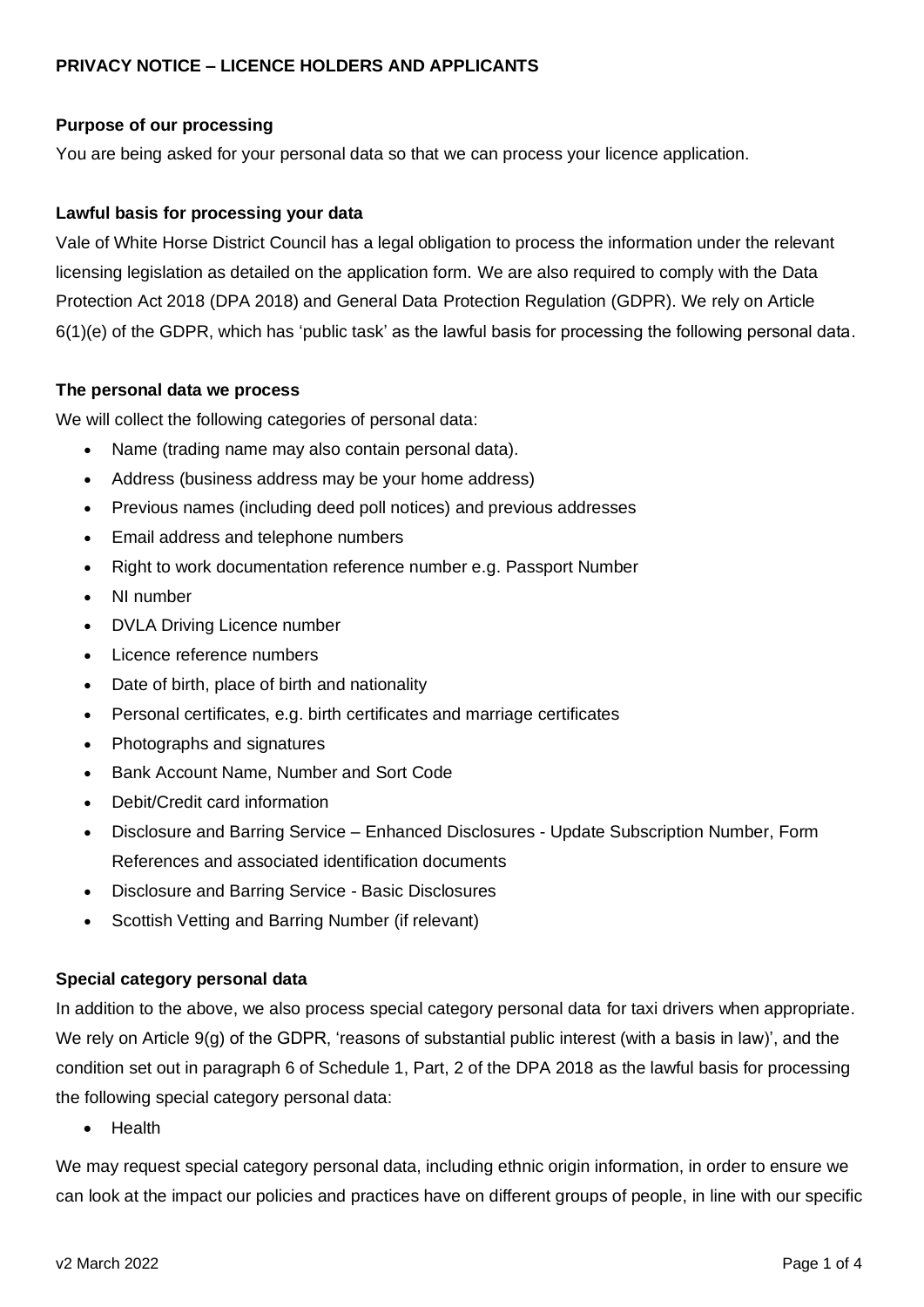duties under the Equality Act 2010. This data is separated from applications in order to ensure anonymity and will always be treated in confidence. In order to request this data from you we will rely on your explicit consent being provided which is the condition set out in Article 9(a) of the GDPR. Once your ethnic data is provided it is not retained in a way that identifies whose data it is.

#### **Criminal offence data**

We also process criminal data for taxi drivers when appropriate. We rely on Article 10 of the GDPR and paragraph 36 in Schedule 1, Part 3 of the DPA 2018, 'extension of conditions in Part 2 of the schedule referring to substantial public interest', as the lawful basis for processing the following personal data:

• Criminal convictions, cautions and motoring convictions

#### **Who we share your data with**

We may receive from and share your information with a number of other organisations as part of the licensing process where we have a lawful basis to do so. For example the police, DVLA, Home Office and DWP to aid with the detection and prevention of criminal acts. We may also rely on a number of exemptions, which allow us to share information without needing to comply with all the rights and obligations under the Data Protection Act 2018.

There may be circumstances when we would share your personal data with one of our partners. These are organisations we work with only when it is appropriate to do so and we have legally binding agreements about when and how we would share your personal details with them. If you would like to understand more about this, please contact us on 01235 422556 or by email on [licensing.unit@whitehorsedc.gov.uk](mailto:licensing.unit@whitehorsedc.gov.uk)

We are required by law to disclose:

- to the Cabinet Office, information about licensed drivers (as part of the National Fraud Initiative);
- to the Department for Environment, Food and Rural Affairs (Defra), registration marks of vehicles, date from which licences have effect, date on which licences are due to expire, whether vehicles are taxis or a private hire vehicles and such other information we hold for the purposes of ensuring the accurate identification of vehicles (pursuant to the Air Quality (Taxis and Private Hire Vehicles Database) (England and Wales) Regulations 2019), to enable Defra to create a database to support the operation of charging clean air zones by local authorities or other air quality plans. We share information with Defra pursuant to a Memorandum of Understanding. Defra is a separate data controller for the information received from us.
- to Her Majesty's Revenue and Customs (HMRC), information about licence applicants under Schedule 23 to Finance Act 2011 (Data Gathering Powers) and Schedule 36 to Finance Act 2008 (Information and Inspection Powers).

For specific details about information sharing between Oxfordshire licensing authorities, please refer to the Joint Operating Framework at [https://www.whitehorsedc.gov.uk/vale-of-white-horse-district-council/taxis](https://www.whitehorsedc.gov.uk/vale-of-white-horse-district-council/taxis-and-private-hire/useful-documents/)[and-private-hire/useful-documents/](https://www.whitehorsedc.gov.uk/vale-of-white-horse-district-council/taxis-and-private-hire/useful-documents/)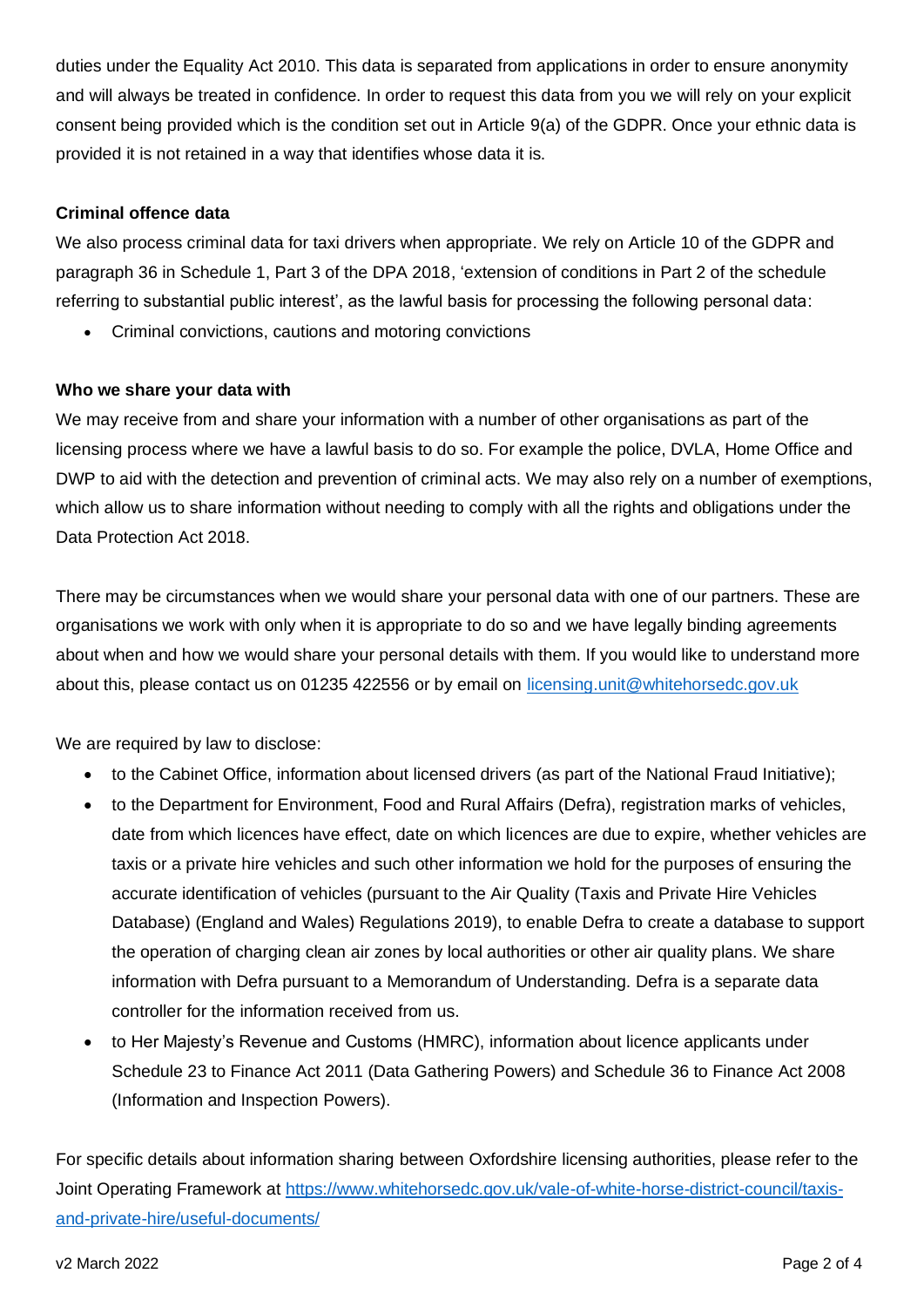From 1 February 2022 or shortly thereafter, the NR3 Register held by the National Anti-Fraud Network will hold the following personal data about individuals who have their application or renewal refused or have a licence revoked:

- Name
- Date of birth
- Address and contact details
- National insurance number
- Driving licence number
- Decision taken (but not the reason for it)
- Date of decision
- The date the decision took effect.

Where this is the case, the data will be held on NR3 for 25 years from the decision. We will hold supporting information about that decision for 25 years, and may share it where it is appropriate and legal to do so.

Some limited information such as licensee names and associated badge or licence numbers, together with the status and expiry dates of those licences may be made publicly available, in accordance with the Town and Police Clauses Act 1847 and Local Government (Miscellaneous Provisions) Act 1976, as applicable. Some information may also be disclosable under the Freedom of Information Act 2000. We will never publish your home address online, or in a publicly available register which is held at our offices for inspection.

If your vehicle is wheelchair accessible, then we are permitted by section 167 of the Equality Act 2010 to maintain a list of wheelchair accessible taxis and PHVs. Our list is published on our website so that it is easily accessible for passengers.

Our records, and those of our contractors/partners, are regularly monitored by auditors to ensure your information is kept securely and used only for the purposes mentioned above. The council also has a duty to prevent misuse of public funds and may review your application as part of that work.

# **How long we keep your data**

We are legally required to keep records for 6 years from the expiry, revocation or surrender of the licence (25 years for taxi driver licences). Exceptional circumstances may require longer retention, such as pending court cases.

# **Your information rights**

Under the Data Protection Act 2018 and General Data Protection Regulations (GDPR), you have a number of rights regarding the way in which we are allowed to process your personal data.

- The Right of Access
- The Right to Rectification
- The Right to Erasure